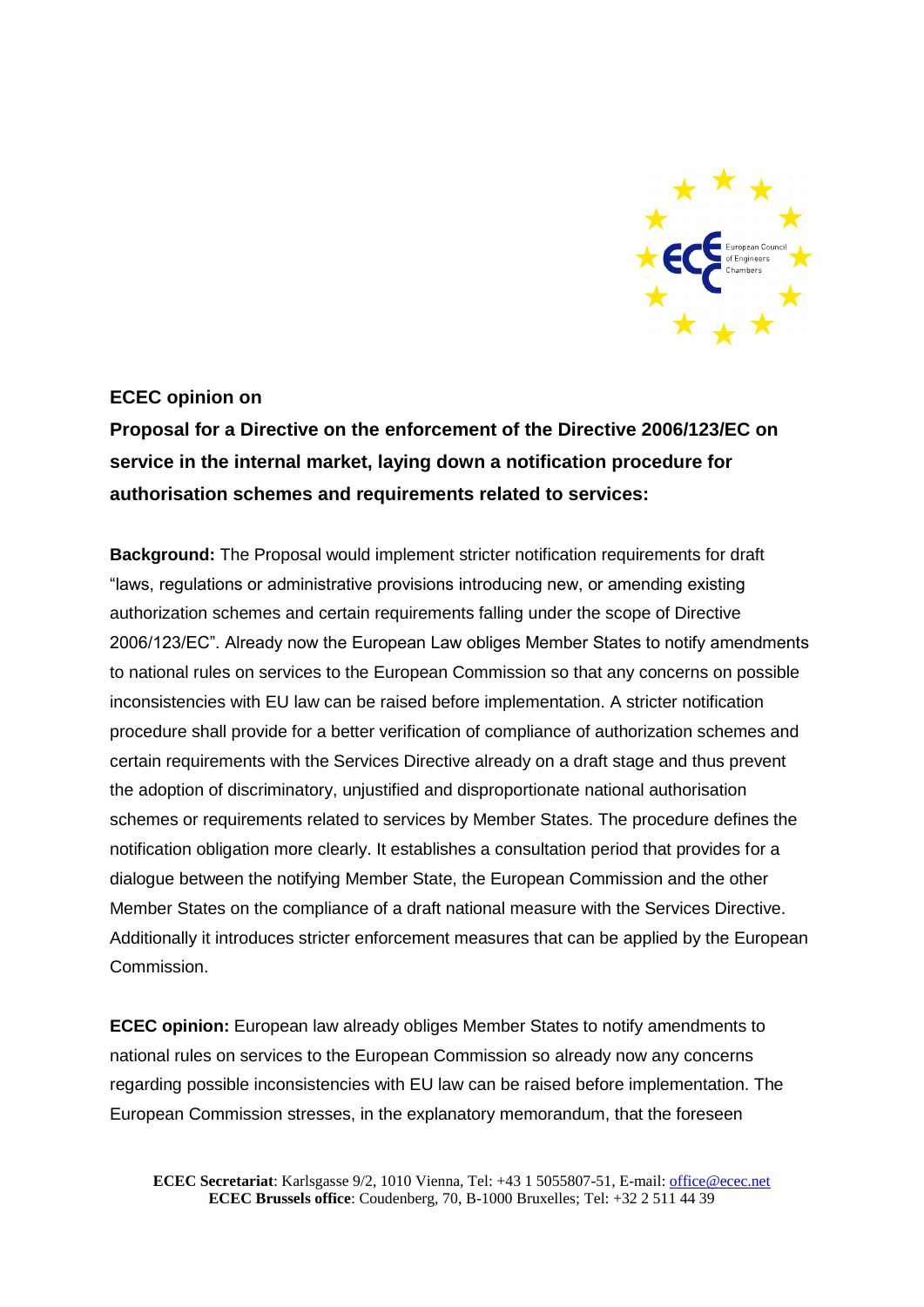measures do not extend beyond what is necessary to solve identified problems and achieve identified objectives.

The ECEC believes that the impact of the proposal on national legislative procedures is considerable. The foreseen consultation procedure would lead to a considerable increase of efforts and costs.

Each notifying Member State has to react to the comments from the European Commission and from other Members States and is obliged to justify when comments are not implemented. Such a procedure is very time effective and as a consequence also cost effective.

In contrary to the current situation it is now possible to prevent the adoption of the measure. During the proposed notification procedure the adoption is not allowed. Additionally to this delay the EC can further delay the procedure by alerting the Members States about any concerns they have in regard to the compatibility with the Services Directive and thus prevent the adoption of the measure for a further three months after the consultation period.

The proposed procedure leads to considerable restrictions for national legislators prevents lean, effective and fast legislative reforms.

When seen in connection with the proposal for a "Directive on a Proportionality Test before adoption of new regulation" the impact is even stronger. Practically, where professional regulations are concerned - measures would also fall under the scope of both Directives in many cases. The notification obligation – in Art. 3 Point 5 – also requires provision of information demonstrating compliance with the Services Directive, including overriding reasons of public interest, proportionality and an assessment as to why less restrictive means are not available. So where both Directives apply, this would in fact be the result of the proportionality test – and seen in this context, no legislative freedom remains whatsoever.

The ECEC believes that there is a very practical danger that this new procedure causes disproportionate costs / efforts for Member states.

The ECEC also believes that it is in contradiction with the proportionality principle to interfere in national legislative procedures to such a high degree when there are already adequate